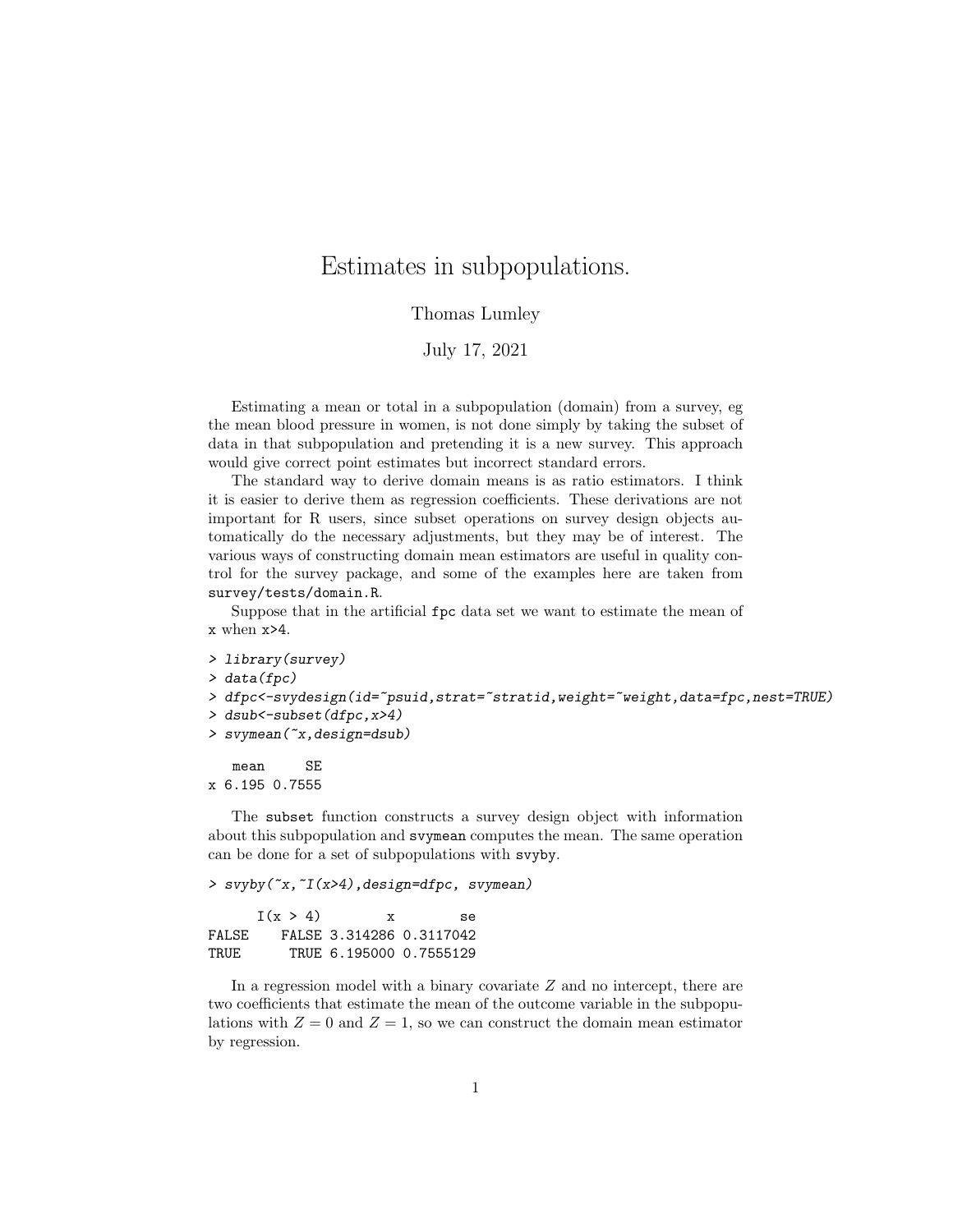```
> summary(svyglm(x~I(x>4)+0,design=dfpc))
Call:
svyglm(formula = x \tilde{I}(x > 4) + 0, design = dfpc)
Survey design:
svydesign(id = \epsilonpsuid, strat = \epsilonstratid, weight = \epsilonweight, data = fpc,
    nest = TRUE)Coefficients:
              Estimate Std. Error t value Pr(>|t|)
I(x > 4)FALSE 3.3143 0.3117 10.63 0.000127 ***
I(x > 4)TRUE 6.1950 0.7555 8.20 0.000439 ***
---
Signif. codes: 0 '***' 0.001 '**' 0.01 '*' 0.05 '.' 0.1 ' ' 1
(Dispersion parameter for gaussian family taken to be 2.557379)
Number of Fisher Scoring iterations: 2
```
Finally, the classical derivation of the domain mean estimator is as a ratio where the numerator is  $X$  for observations in the domain and 0 otherwise and the denominator is 1 for observations in the domain and 0 otherwise

```
> svyratio([I(x*(x>4)), as.numeric(x>4), dfpc)
Ratio estimator: svyratio.survey.design2(T(x * (x > 4)), \tilde{a}s.numeric(x > 4),
   dfpc)
Ratios=
              as.numeric(x > 4)I(x * (x > 4)) 6.195
SEs=
              as.numeric(x > 4)I(x * (x > 4)) 0.7555129
```
The estimator is implemented by setting the sampling weight to zero for observations not in the domain. For most survey design objects this allows a reduction in memory use, since only the number of zero weights in each sampling unit needs to be kept. For more complicated survey designs, such as poststratified designs, all the data are kept and there is no reduction in memory use.

## More complex examples

Verifying that svymean agrees with the ratio and regression derivations is particularly useful for more complicated designs where published examples are less readily available.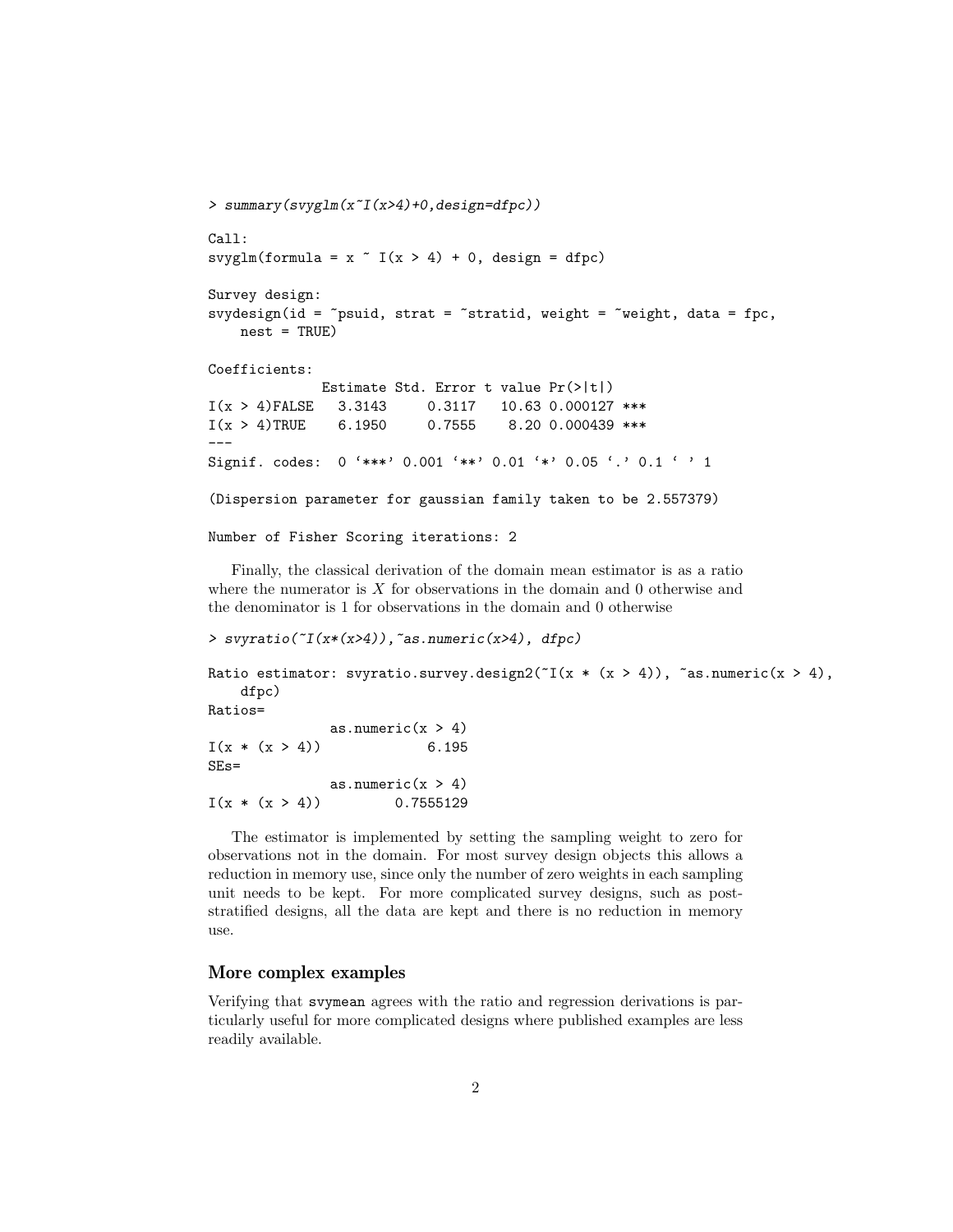```
This example shows calibration (GREG) estimators of domain means for the
California Academic Performance Index (API).
> data(api)
> dclus1<-svydesign(id="dnum, weights="pw, data=apiclus1, fpc="fpc)
> pop.totals<-c(`(Intercept)`=6194, stypeH=755, stypeM=1018)
> gclus1 <- calibrate(dclus1, ~stype+api99, c(pop.totals, api99=3914069))
> svymean(~api00, subset(gclus1, comp.imp=="Yes"))
       mean SE
api00 672.05 6.5182
> svyratio(~I(api00*(comp.imp=="Yes")), ~as.numeric(comp.imp=="Yes"), gclus1)
Ratio estimator: svyratio.survey.design2(~I(api00 * (comp.imp == "Yes")), ~as.numeric(comp.i
    "Yes"), gclus1)
Ratios=
                              as.numeric(comp.imp == "Yes")
I(api00 * (comp.imp == "Yes") 672.049
SEs=
                              as.numeric(comp.imp == "Yes")
I(api00 * (comp.imp == "Yes") 6.518153
> summary(svyglm(api00~comp.imp-1, gclus1))
Call:
svyglm(formula = api00 \degree comp.imp - 1, design = gclus1)
Survey design:
calibrate(dclus1, *style + api99, c(pop.totals, api99 = 3914069))Coefficients:
           Estimate Std. Error t value Pr(>|t|)
comp.impNo 649.706 12.563 51.72 <2e-16 ***
comp.impYes 672.049 6.518 103.10 <2e-16 ***
---
Signif. codes: 0 '***' 0.001 '**' 0.01 '*' 0.05 '.' 0.1 ' ' 1
(Dispersion parameter for gaussian family taken to be 10519.86)
Number of Fisher Scoring iterations: 2
  Two-stage samples with full finite-population corrections
> data(mu284)
> dmu284<-svydesign(id=~id1+id2,fpc=~n1+n2, data=mu284)
> svymean(~y1, subset(dmu284,y1>40))
```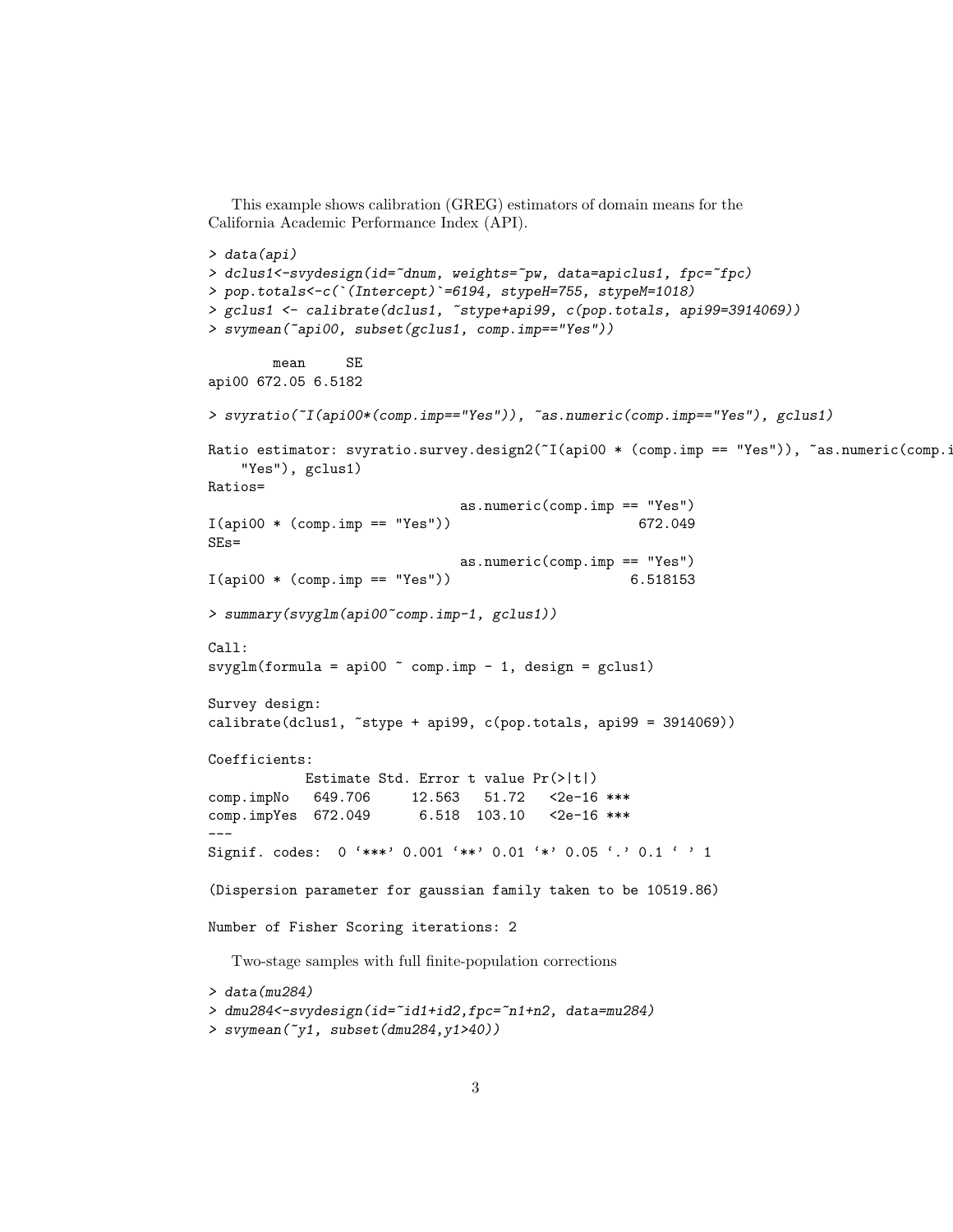```
mean SE
y1 48.69 1.1088
> svyratio(~I(y1*(y1>40)),~as.numeric(y1>40),dmu284)
Ratio estimator: svyratio.survey.design2(T(y1 * (y1 > 40)), \text{~as.}numeric(y1 >
    40), dmu284)
Ratios=
                  as.numeric(y1 > 40)
I(y1 * (y1 > 40)) 48.69014
SEs=
                  as.numeric(y1 > 40)
I(y1 * (y1 > 40)) 1.108825
> summary(svyglm(y1~I(y1>40)+0,dmu284))
Call:
svyglm(formula = y1 \degree I(y1 > 40) + 0, design = dmu284)
Survey design:
svydesign(id = \tilde{i}d1 + id2, fpc = \tilde{i}n1 + n2, data = mu284)
Coefficients:
                Estimate Std. Error t value Pr(>|t|)
I(y1 > 40)FALSE 34.419 1.842 18.69 0.000334 ***
I(y1 > 40)TRUE 48.690 1.109 43.91 2.6e-05 ***
---
Signif. codes: 0 '***' 0.001 '**' 0.01 '*' 0.05 '.' 0.1 ' ' 1
(Dispersion parameter for gaussian family taken to be 27.96987)
Number of Fisher Scoring iterations: 2
  Stratified two-phase sampling of children with Wilm's Tumor, estimating
relapse probability for those older than 3 years (36 months) at diagnosis
> library("survival")
> data(nwtco)
> nwtco$incc2<-as.logical(with(nwtco, ifelse(rel | instit==2,1,rbinom(nrow(nwtco),1,.1))))
> dccs8<-twophase(id=list(~seqno,~seqno), strata=list(NULL,~interaction(rel,stage,instit)),
                  data=nwtco, subset="incc2)
> svymean(~rel, subset(dccs8,age>36))
       mean SE
rel 0.17821 0.0111
```

```
> svyratio(~I(rel*as.numeric(age>36)), ~as.numeric(age>36), dccs8)
```